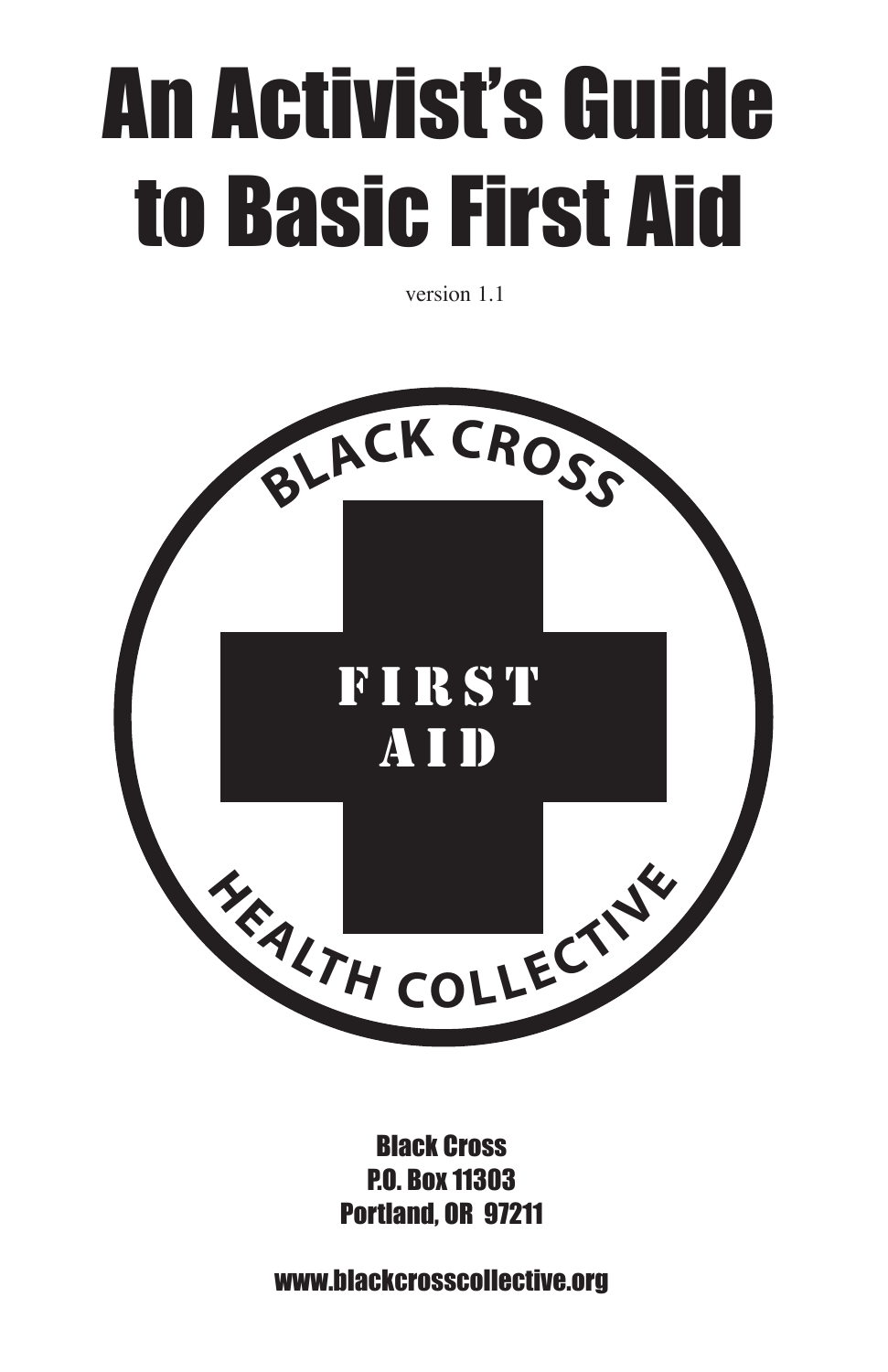### **CONTENTS**

| Welcome                                                                                                                                                                                                                                                                                   |                  |
|-------------------------------------------------------------------------------------------------------------------------------------------------------------------------------------------------------------------------------------------------------------------------------------------|------------------|
| <b>Preparation</b><br>What to Bring<br>What to Wear<br>the control of the control of the control of the control of<br>What Not to Do<br><u> 1980 - Jan Stein Stein Stein Stein Stein Stein Stein Stein Stein Stein Stein Stein Stein Stein Stein Stein S</u><br><b>Medication in Jail</b> | 4<br>4<br>5<br>5 |
| <b>Medical Conditions You May See ______</b>                                                                                                                                                                                                                                              | 6                |
| <b>Complicating Conditions</b><br><b>Psychiatric Conditions</b><br><u> 1999 - Jan Barnett, fransk politiker</u><br><b>Heat Related Problems</b>                                                                                                                                           | 10<br>12.        |
| Pepper Spray and Tear Gas<br><b>MUD</b><br><b>Aftercare</b>                                                                                                                                                                                                                               | 14               |
| <b>Chemical Weapons Aftercare</b><br><b>Emotional Aftercare</b><br><b>Injury Aftercare</b>                                                                                                                                                                                                | 18<br>19<br>19   |
|                                                                                                                                                                                                                                                                                           |                  |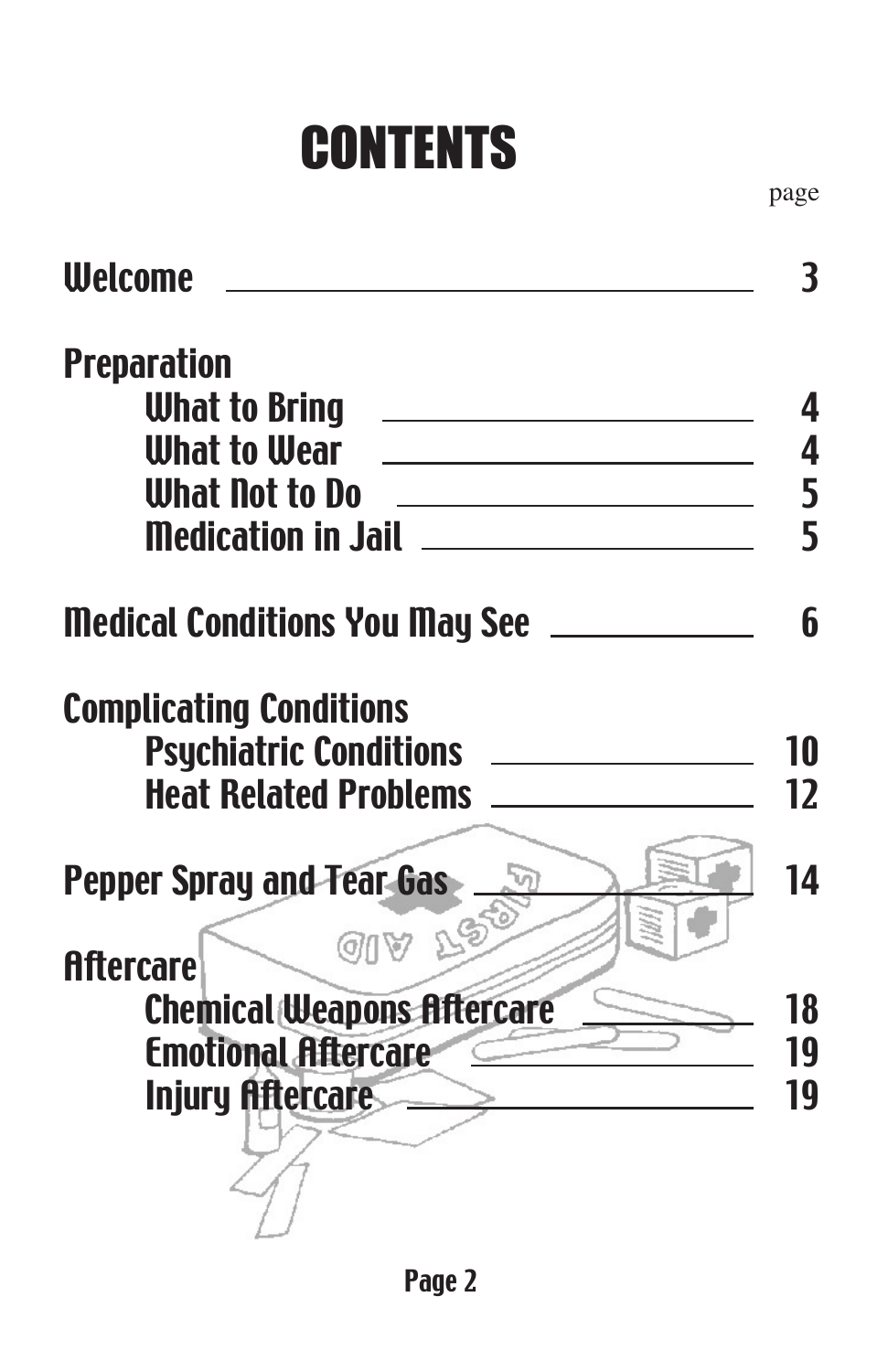Welcome to our 'zine!

Black Cross Health Collective is an affinity group of health care workers who live in Portland, Oregon. We formed after the WTO protests because we saw a need for medical care that is specific to the radical community. We think our needs as radicals are different, and that groups like the Red Cross don't give us the skills we need to keep ourselves and each other safe in the streets. So we called upon our own medical experience (as nurse practioners, nurses, EMT's, clinical herbalists, and more), as well as our experience in demos and direct actions, and formed Black Cross. Since then, we've done first aid trainings in Portland and around the country, provided medical support at local and national demos, and are conducting trials looking for a way to neutralize pepper spray.

We believe that health care is political. The kind of care we do or don't receive, where and how we receive that care, who provides that care, who has access to training to provide care, and what kinds of trainings are smiled or frowned upon, all involve inherently political issues. We believe the system needs to be changed… the health care system right along with all the others.

We've put this zine together mostly to go along with a first aid training. While doing the trainings we realized there was way more to say about first aid than we would have time to say it in. So we thought a little reading would maybe be helpful to y'all.

Remember the most important words you can ever learn to say are "I don't know."



Fight the power, do no harm.

- Black Cross Health Collective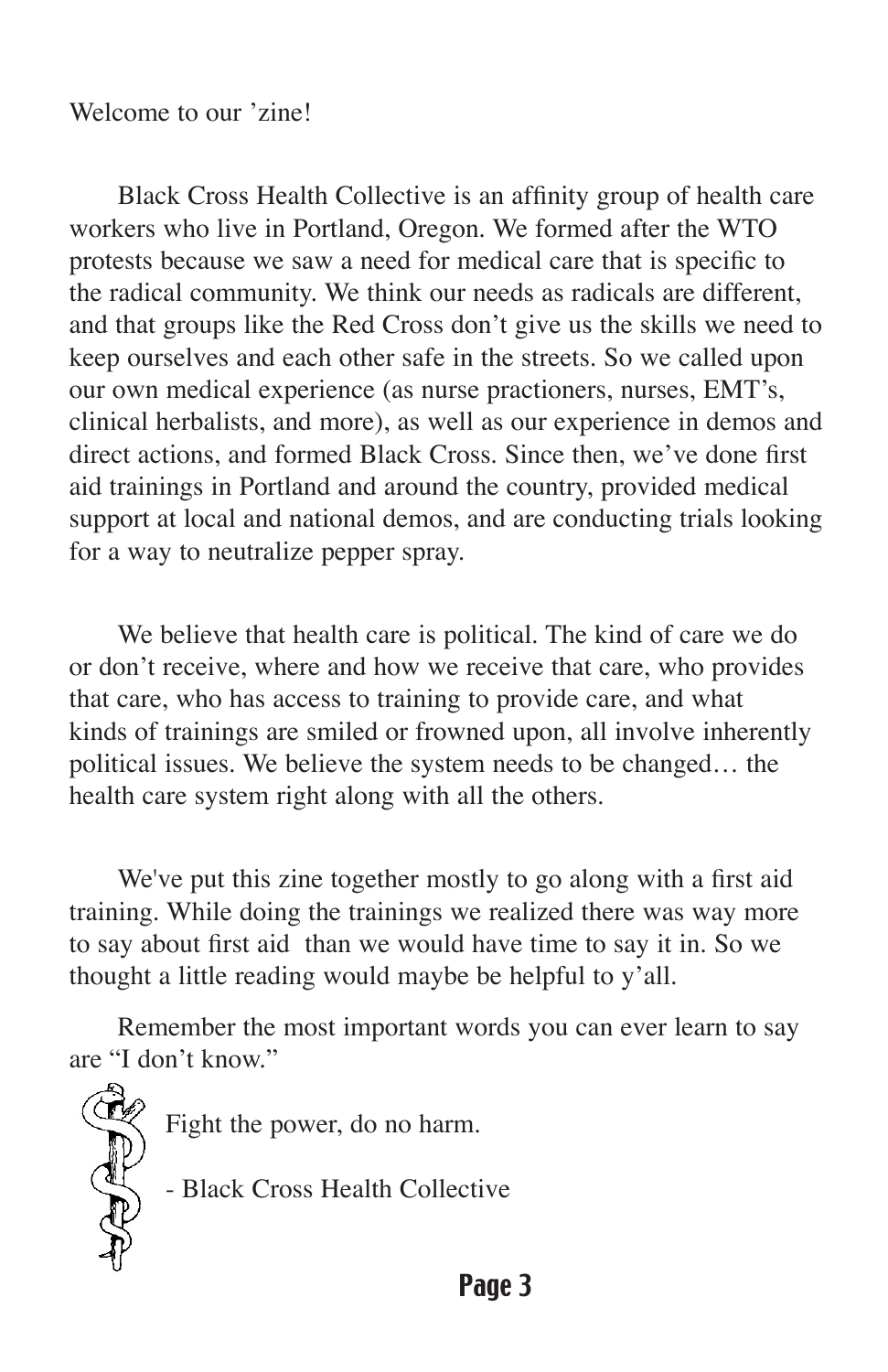# $\int r^* d\phi d\phi d\phi d\phi d\phi d\phi d\phi d\phi d\phi d\phi d\phi$

## What to Wear



- comfortable, protective shoes that you can run in
- clothing covering all your skin to protect from sun and pepper spray exposure.
- shatter-resistant eye protection (i.e. sunglasses, swim goggles, or gas mask)
- zip-lock with bandana soaked in cider vinegar (water if nothing else). It can aid in breathing during chemical exposure
- weather-related gear (*i.e.* rain gear or sun hat)
- heavy-duty gloves if you plan to handle hot tear gas canisters
- fresh clothes in plastic bag (in case yours get contaminated by chemical weapons)
- a cap or a hat to protect you from the sun and from chemical weapons

## What to  $\beta$ ring

- lots of water in a plastic bottle with sport-top, to drink and to wash off your skin or eyes, if needed
- energy snacks
- identification and/or emergency contact information ONLY if you want to be cited out of jail in the event of arrest
- just enough money for pay-phone, food, transportation
- watch, paper, pen for accurate documentation of events, police brutality, injuries
- water- or alcohol-based sunscreen
- inhaler, epipen, insulin or other meds if applicable
- several days of prescription medication and doctor's note in case of arrest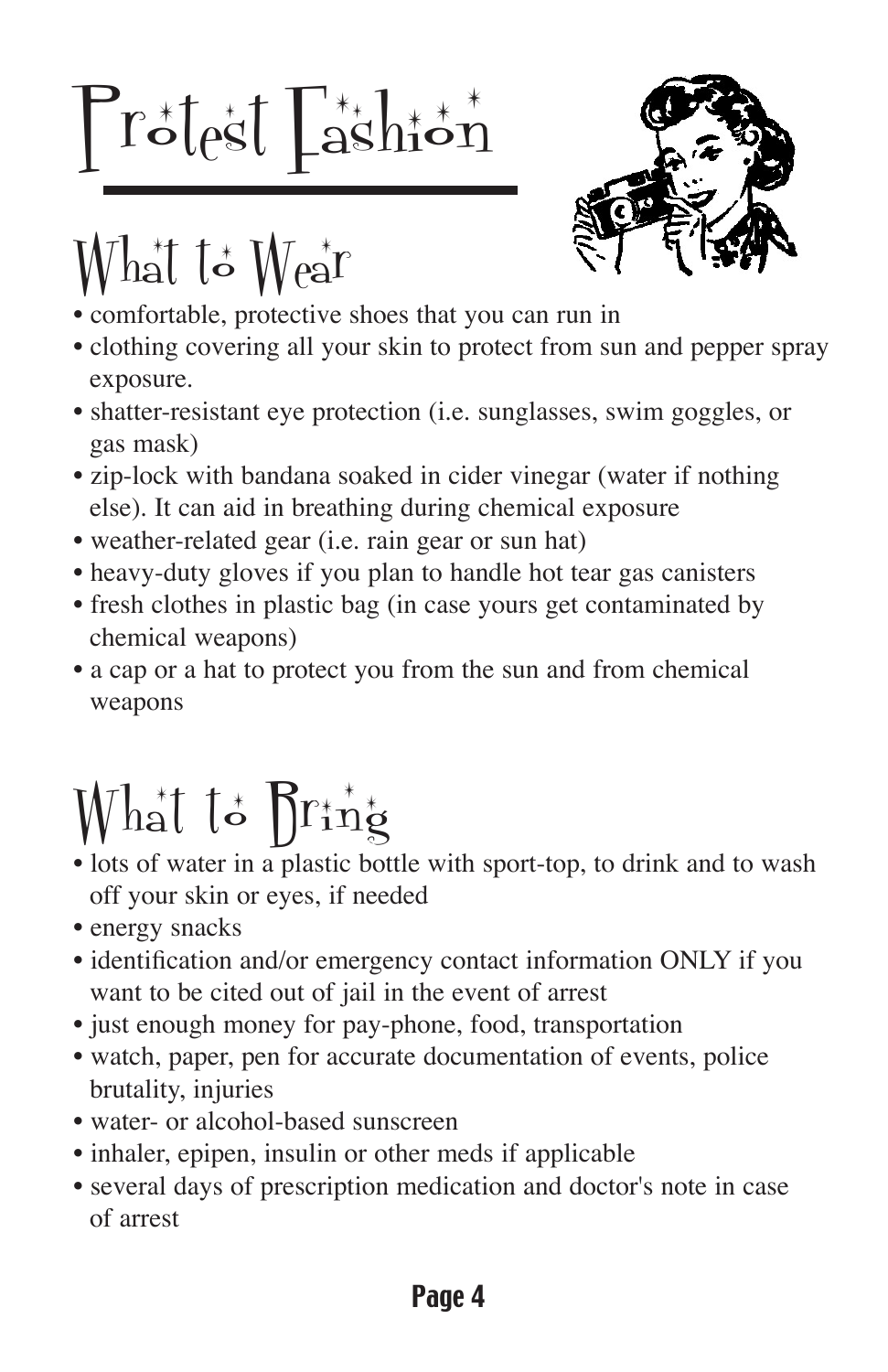• menstrual pads, if needed. Avoid using tampons — if you're arrested you may not have a chance to change it (tampons left in more than six hours increase your risk of developing toxic shock syndrome)

### *What not to do*

- **Don't** put vaseline, mineral oil, oil-based sunscreen or moisturizers on skin as they can trap chemicals.
- **Don't** wear contact lenses, which can trap irritating chemicals underneath.
- **Don't** wear things which can easily be grabbed (i.e. dangly earrings or other jewelry, ties, loose hair).
- **Don't** go to the demo alone, if you can help it. It is best to go with an affinity group or some friends who know you well.
- **Don't** forget to eat food and *DRINK LOTS OF WATER.*

### Medication in Jail



If you are risking arrest and take medication for any health condition that might pose serious problems were your medication to be interrupted (such as: behavioral disorders, HIV, diabetes, hypertension), you should be aware that you may not have access to proper medication while you are in jail. A letter from a doctor will help. Three copies of the letter are needed, one for the legal team, one for the medical team (these will be kept completely confidential) and one for you. It should include the following information: your name, diagnosis, that you must have access at all times to your medication, a list of all meds that you require, a statement that you must be allowed to keep meds on your person so that they can be properly administered, and that no substitutions are acceptable. Since your name will be on the document, you may want to hide it on your body as a sort of insurance policy — perhaps you won't need it and then could eat it and participate in jail solidarity tactics, but perhaps you'll be worn out already at the time of arrest and will want to cite out in order to take care of yourself.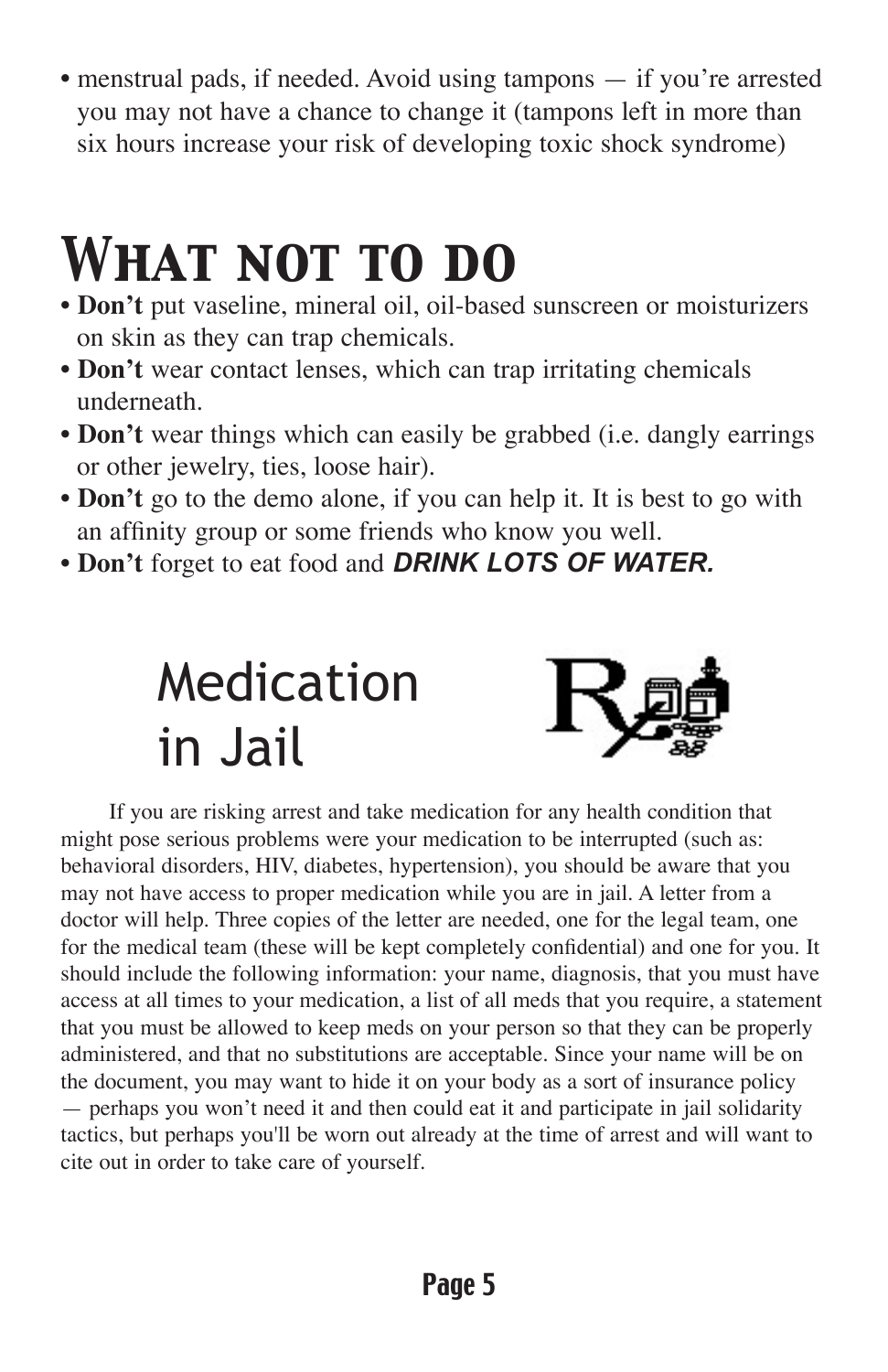#### **Meds, continued**

Better to cite out than pass out. Your meds will need to be in their original prescription bottle in order for you to keep them, but you also could conceal an emergency supply on your person if you want.

Another option to greater ensure your ability to participate in solidarity is to have the document as described above but with a photo of yourself rather than your name. Your prescription bottle would then need to have your name cut out of the label, while leaving the rest of the label intact.

Please make sure that your affinity group and the legal team is aware of your needs so they can help care and advocate for you.



### Medical Conditions You May

## See During a Demo

#### **Medical Condition Symptoms Action/Your role**

Asthma: inflammation and constriction of lungs, accompanied by fluid production in the lungs

Wheezing, shortness of breath, chest tightness, cough

This person needs an inhaler. You can ask the person if they have an inhaler and encourage them to use it, and you can find a medic.

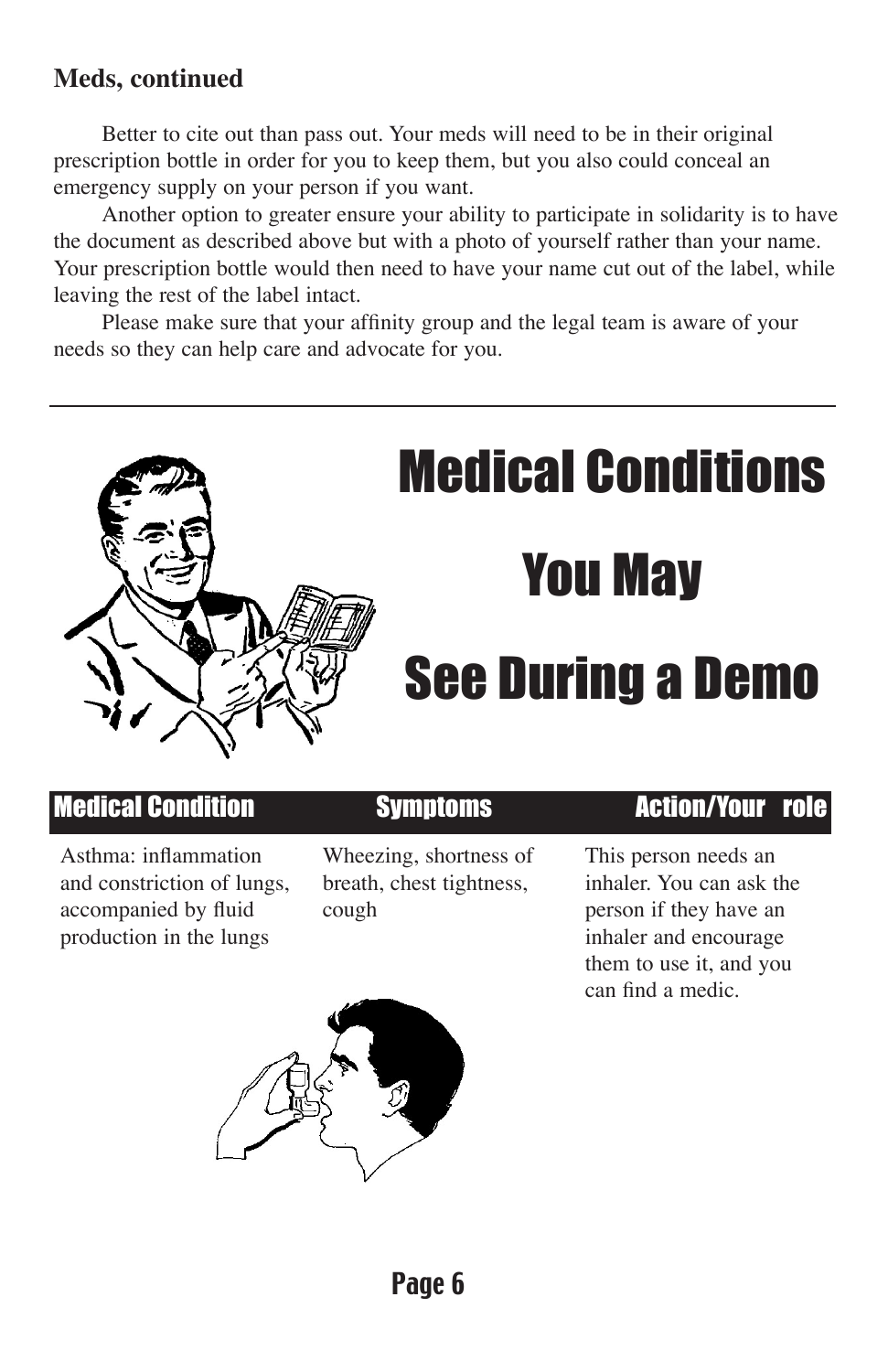| <b>Medical Condition</b>                                                                                                          | <b>Symptoms</b>                                                                                                                                                                                                                                                                                                                                        | <b>Action/Your role</b>                                                                                                                                                                                                                                                                                                                                                                                                      |
|-----------------------------------------------------------------------------------------------------------------------------------|--------------------------------------------------------------------------------------------------------------------------------------------------------------------------------------------------------------------------------------------------------------------------------------------------------------------------------------------------------|------------------------------------------------------------------------------------------------------------------------------------------------------------------------------------------------------------------------------------------------------------------------------------------------------------------------------------------------------------------------------------------------------------------------------|
| Diabetes: a disease<br>process that affects the<br>body's ability to<br>metabolize sugar.                                         | Most of the time people<br>with diabetes take good<br>care of themselves, but<br>there are diabetic<br>emergencies to watch for.<br>Symptoms include<br>disorientation,<br>restlessness,<br>combativeness, fatigue,<br>slurred speech (people<br>experiencing a diabetic<br>emergency have often<br>been mistaken for drunk),<br>unconsciousness, coma | $\bullet$ Get a medic.<br>• If the person is<br>conscious and coherent,<br>get them a little<br>something sweet to eat or<br>drink (i.e. small amount<br>of juice, piece of candy).<br>If the crisis is due to<br>low blood sugar this small<br>quantity of sugar might<br>bring them out of it. If<br>it is due to high blood<br>sugar, the small additional<br>amount of sugar is not<br>going to worsen the<br>situation. |
| Anaphylaxic shock:<br>a life-threatening allergic<br>reaction from bee stings,<br>foods such<br>as peanuts, strawberries,<br>etc. | Can kill someone in a<br>few minutes because of<br>swelling in the throat Can<br>see swelling of face,<br>hands, and other body<br>parts, throat may itch or<br>feel tight, a rash may<br>have preceded the<br>swelling or may<br>accompany it.                                                                                                        | • Get this person to<br>emergency medical care<br>immediately. They need<br>medication to counter the<br>reaction (an "Epi-pen"<br>which they might be<br>carrying) and possibly<br>respiratory support.                                                                                                                                                                                                                     |
| Heart Attack:                                                                                                                     | Chest pain that may go<br>up into the neck or jaw,<br>shoulder or left arm, and/<br>or down to the stomach,<br>pain may be crushing or<br>burning, they may be<br>sweating, feel nauseated<br>and may vomit.                                                                                                                                           | Get a medic. Get them to<br>a hospital. Give them one<br>aspirin with a little water<br>if they can chew it safely.<br>Be ready to perform CPR.                                                                                                                                                                                                                                                                              |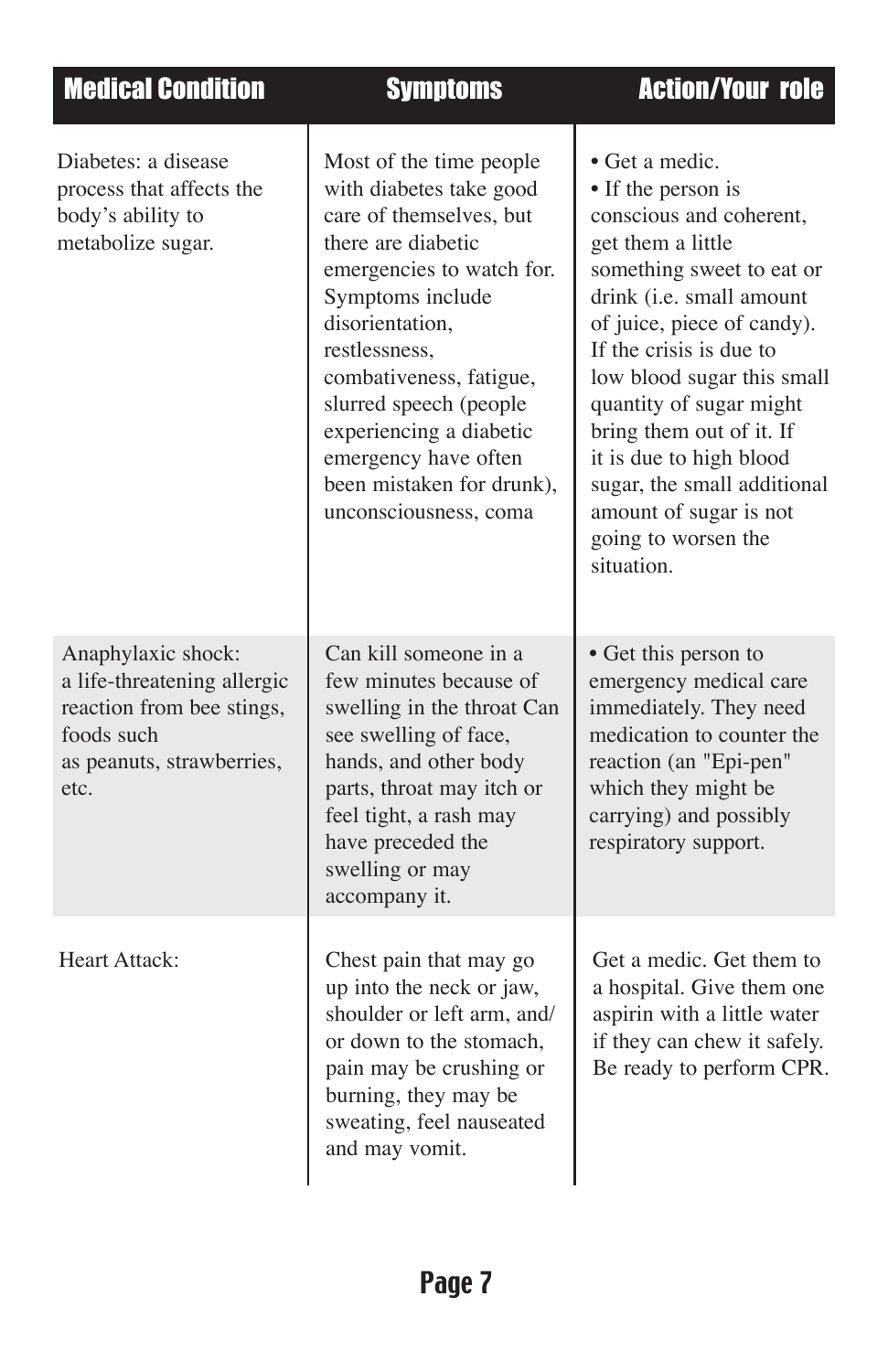Seizures/Epilepsy Person falls to the ground, arms and legs may shake or go rigid, eyes roll back, may pee or shit in clothes, clench jaw. Sometimes the individual will have a 'feeling' or warning, sometimes there will be none. After seizure, person may be disoriented, sleepy, frothing at the mouth, emotional.

• Get a medic. Prolonged or repeated seizures are life-threatening emergencies similar to shock. Don't wait for it to stop, send for assistance.

• Clear the area and gently support the head to prevent injury, but do not intervene, do not insert anything into their mouth or restrain them.

• After the shaking stops, turn the person on their side in case they vomit. They may be disoriented, sleepy or combative. These conditions may persist for a long time - up to hours. Find out from the person if they have seized before. If they have a history of seizures and they know how to take care of themselves, believe them and support them in whatever they want to do for themselves at that point.

• If they tell you they have never had a seizure before, then they need to get medical evaluation immediately, especially if they tell you the seizure was preceded by a head injury of any kind.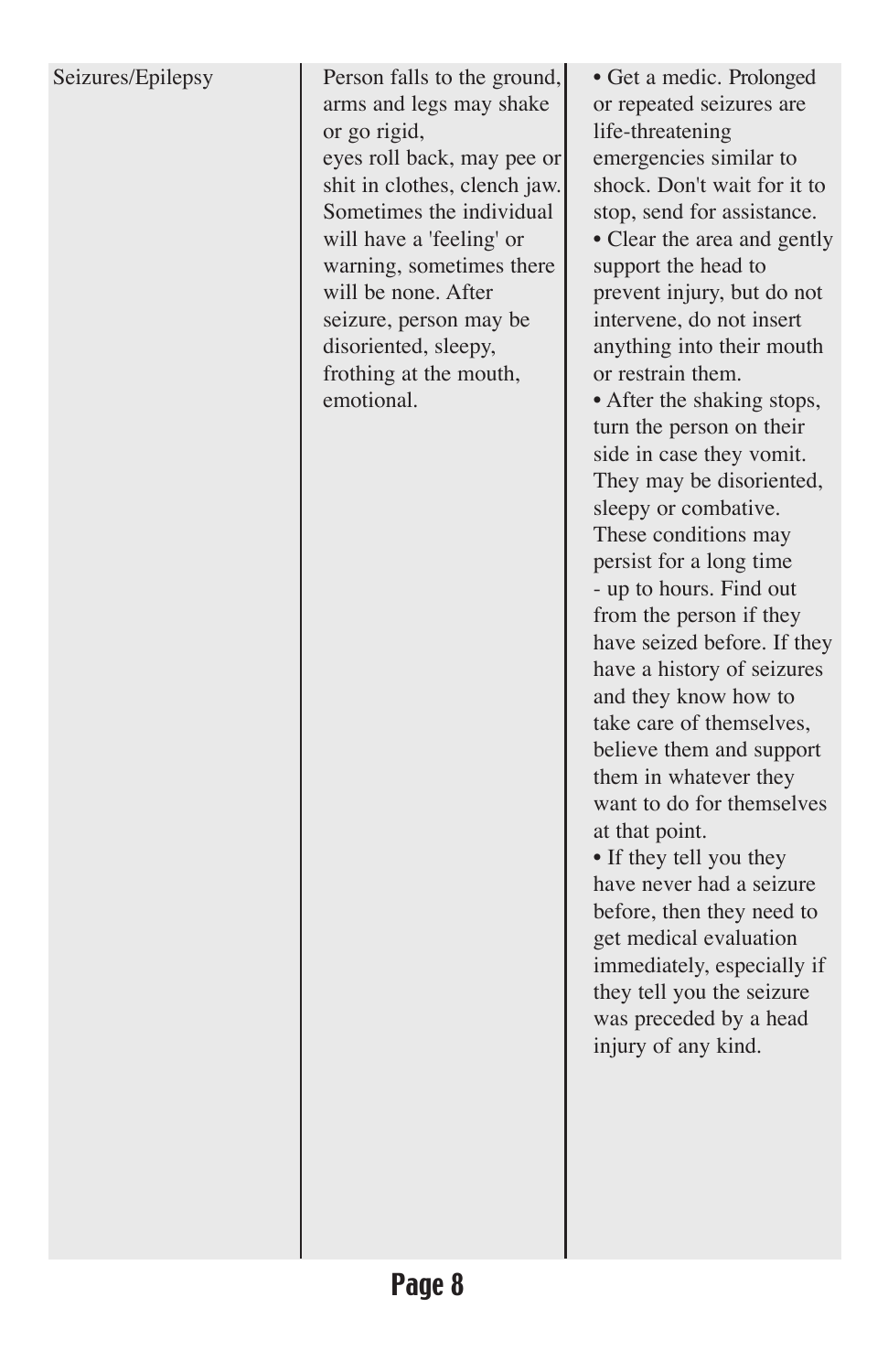### **Medical Condition Symptoms Action/Your role**

| Shock: There are many<br>different causes of shock,<br>but the basic problem is<br>that the person is<br>experiencing fluid or<br>blood loss. This could be<br>internal (from some kind<br>of blunt trauma) or<br>external (from an open<br>wound) blood loss. | Restlessness and anxiety<br>may be the first sign, skin<br>becomes cold and wet,<br>face may become pale<br>and may later become<br>blue around the mouth,<br>breathing may be shallow,<br>labored or irregular.                                                                                                                                                                            | Get help! Stop any<br>obvious bleeding by<br>applying firm pressure<br>directly over the wound.<br>Raise legs slightly above<br>the heart.<br>If the victim is alert and<br>can swallow, water may<br>help restore vital blood<br>pressure.                                                                                                                                                                                                                                                                                                                                                                                                                                                                                                                        |
|----------------------------------------------------------------------------------------------------------------------------------------------------------------------------------------------------------------------------------------------------------------|---------------------------------------------------------------------------------------------------------------------------------------------------------------------------------------------------------------------------------------------------------------------------------------------------------------------------------------------------------------------------------------------|--------------------------------------------------------------------------------------------------------------------------------------------------------------------------------------------------------------------------------------------------------------------------------------------------------------------------------------------------------------------------------------------------------------------------------------------------------------------------------------------------------------------------------------------------------------------------------------------------------------------------------------------------------------------------------------------------------------------------------------------------------------------|
| Head injury: If you see<br>someone experience a<br>head injury, consider it a<br>big deal.                                                                                                                                                                     | At first a person may<br>seem fine, so don't be<br>fooled. Internal bleeding<br>and brain swelling can<br>happen slowly, so<br>symptoms of a serious<br>life-threatening injury<br>may appear gradually.<br>Symptoms may also<br>appear quickly.<br>*nausea<br>*vomiting<br>*decreasing level of<br>consciousness (victim<br>forgets where he/she is,<br>what they are doing there,<br>etc. | • Get a medic. Make<br>sure that the person gets<br>medical attention even if<br>they think they are okay.<br>• If the person is on<br>the ground, don't move<br>them. Clear the area to<br>prevent the injured person<br>from further harm. Head<br>injuries may also involve<br>neck injuries, so if at<br>all possible, don't move<br>them.<br>• If you can, try to locate<br>someone who knows the<br>injured person. They will<br>be able to help you figure<br>out if they are acting like<br>their normal self.<br>• Keep talking to them so<br>that you can tell if there<br>is a change in their mental<br>function over time.<br>• Try to get a medical<br>history so that the<br>information will be<br>available if they should<br>lose consciousness. |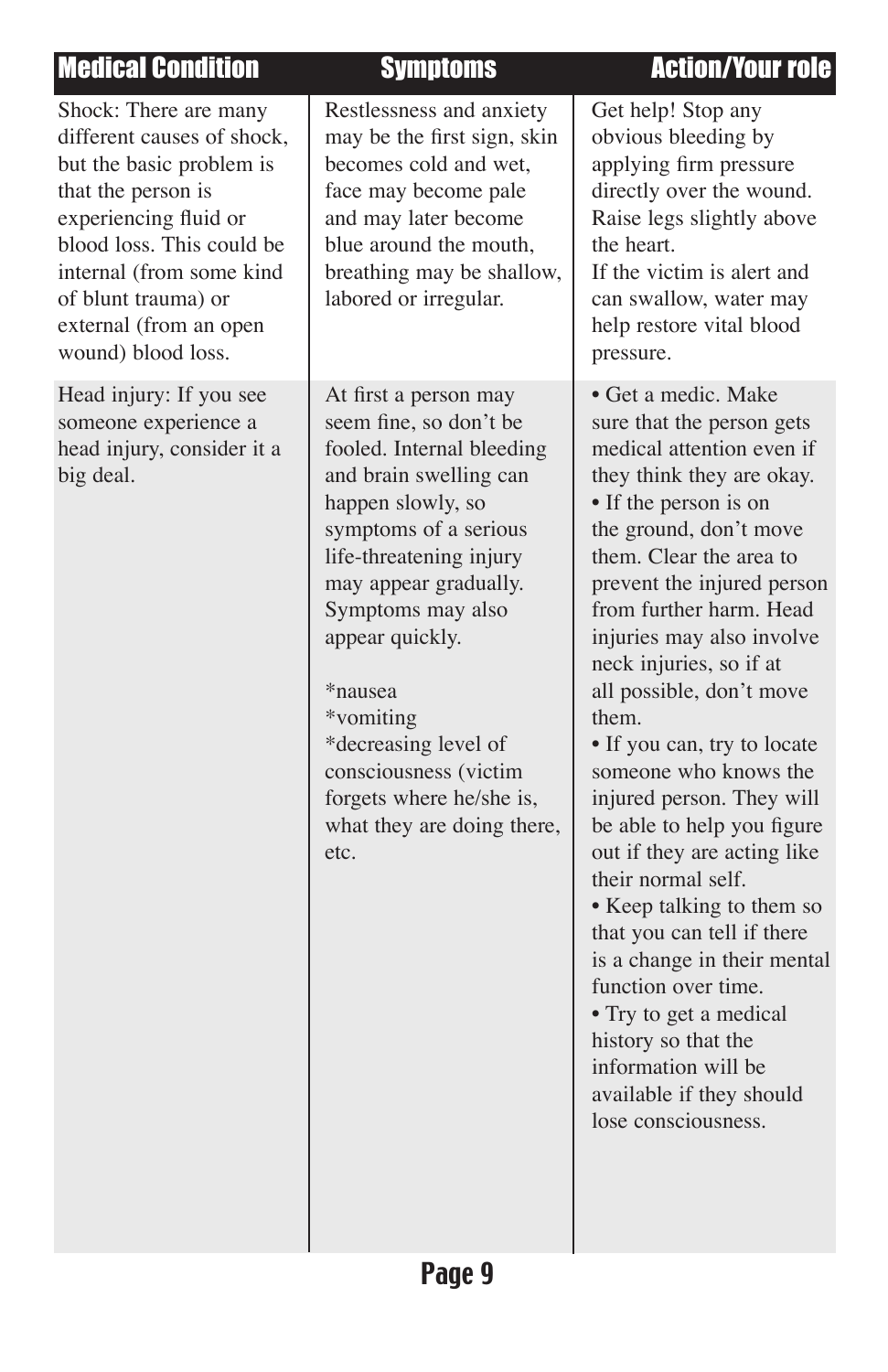### **Complicating Conditions**

### Psychiatric **Conditions**



Working with people who look like they're crazy can be really hard for a lot of us. Some of us have had bad experiences in the past with "crazy" people. Some of us have had no experience whatsoever with "crazy" people. And some of us have been labeled as being "crazy" ourselves. It can be scary to encounter someone who seems to not be living in your reality, because they can be unpredictable and it is harder to read them. They could potentially be a danger to themselves or to the crowd. Our goal should be to help them to be safe, while keeping everyone around them, including ourselves, safe.

First off, if you encounter someone in the streets who is acting in a weird way and may be a danger to him/herself, or to the crowd, take a big deep breath. Try as hard as you can to stay calm. Fear and anger can be contagious and they won't help with psychiatric issues.

Next you need to ask a few questions:

*• Is this person sharing your reality?*

You will interact differently with someone who's in your reality than someone who isn't. Are they talking about/perceiving things that you aren't? Try asking them these questions to figure this out.

-What's your name? -What month and year is it? -Where are we? -What are we doing here?

Their answers should give you a clue as to whether or not they're in your reality. The most common reasons we will see for folks seeming to be in different realities are:

 -Head injury -Withdrawal from drugs or alcohol -Stopped taking psych meds that they're usually taking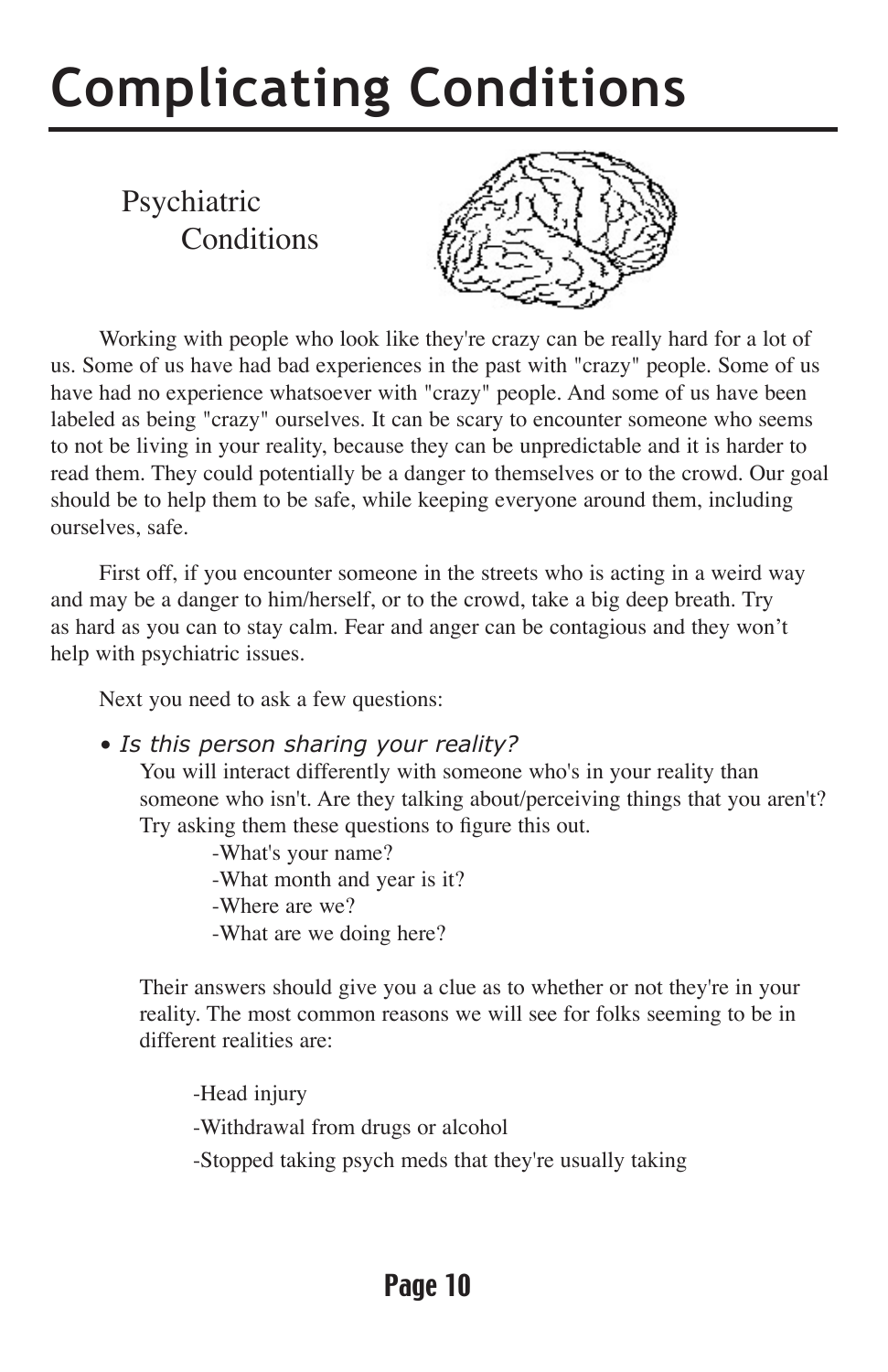#### *•Does this person have a head injury?*

This is a very important question to ask. If they do have a head injury, they could die. And some serious head injuries can really make someone seem like they are crazy.

-Did someone see a fall/ whack to the head?

- -Are there any obvious signs (bruises, blood etc. )?
- -Is there someone around who can do a neurological exam? (This information could be really helpful.)
- -Does someone around know this person and how they usually act? Is this really different than their usual personality?

Don't assume that this person is "just" crazy, drunk or stoned. A head injury is not something you want to miss. Besides, crazy drunk and stoned folks are real likely to get head injuries and need good care too. If you think they might have a head injury THEY NEED TO GO TO THE HOSPITAL. It's way better to accidentally send a crazy person to the hospital than to accidentally not send a head injured one.

*• Is this person withdrawing from drugs or alcohol?*

This can be a really scary situation as well. Withdrawal is no fun and can cause all sorts of crazy looking behavior. It can also cause some serious medical stuff, like seizures. A demo is not a good place for this person to be. And they may really benefit from medical care. Help this person to get out of the demonstration area and into a calmer environment, where they will be safe. Medications can be given to help people get

through withdrawal safely. Consider helping to get this person to a friendly clinic.

#### *• Does this person normally live in a different reality?*

If so, do they usually take psychiatric medication for schizophrenia or something like that? It is not at all uncommon for people who are really pretty out there to be able to come back down to your planet to tell you that they are psychotic, do take medication, have a regular doctor, etc. Don't be afraid to ask this person specific questions. If they have friends around, ask them as well. This is probably another situation where this person would be much better off not being at the demo. Help them to get to a safe, quiet area. And help them to get to their medication or to their doctor, if it is appropriate.





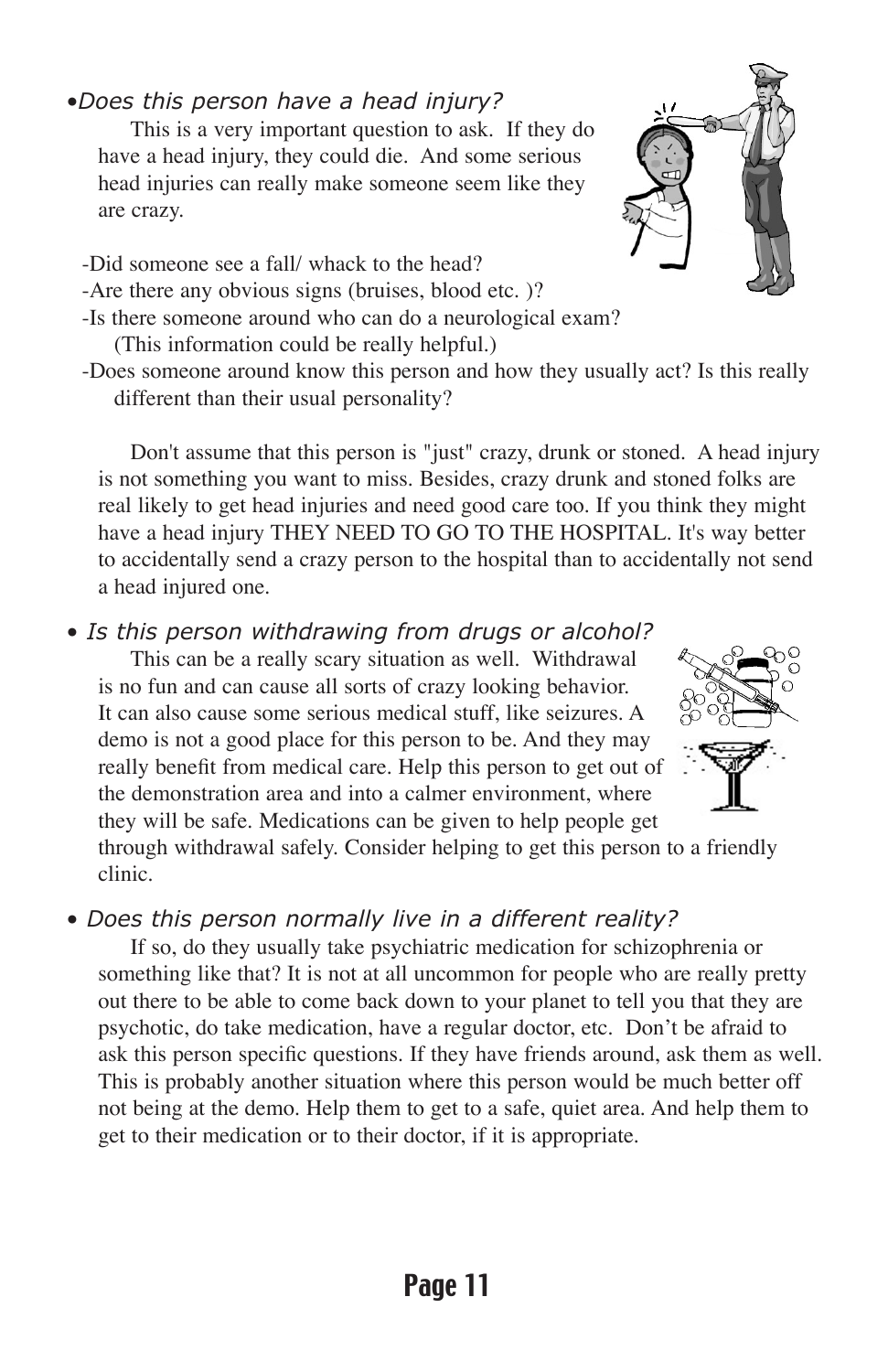#### Heat Problems

People can get real sick and even die from over-exposure to the sun. Some things can be dealt with on the streets, others require that the person who's sick get to a clinic or emergency room ASAP. If you're not sure, it's always safer to decide they need to be sent to the clinic or seen by a trained medic than to think you can deal with it yourself.

In general there are two types of serious heat sickness: *heat exhaustion* and *heat stroke*. People can also get really painful muscle cramps from the heat, which is a real good sign that they need to cool off.



#### *Heat Exhaustion*

This condition is less serious compared to heat stroke. Symptoms include:

- fatigue
- cool, clammy skin
- weakness
- dizziness
- nausea, diarrhea or vomiting
- headaches or muscle cramps
- sweating
- big pupils
- sunburned skin

If you think this is heat exhaustion and not heat stroke:

- Move them to somewhere cool and out of the way of the action
- Give them things to drink that are non-carbonated and without caffeine. Something like Emergen-C is great. Water mixed with sugar and a little salt, or water and a salty snack, is ok too if that's what you've got. The idea is that not just water but also minerals need to be replaced
- Try to cool them off however you can (ice is great, soaking their clothes in cool water is good too)
- If they don't feel better within 15 minutes go and get help. It doesn't take long for heat exhaustion to turn into heat stroke.

#### Page 12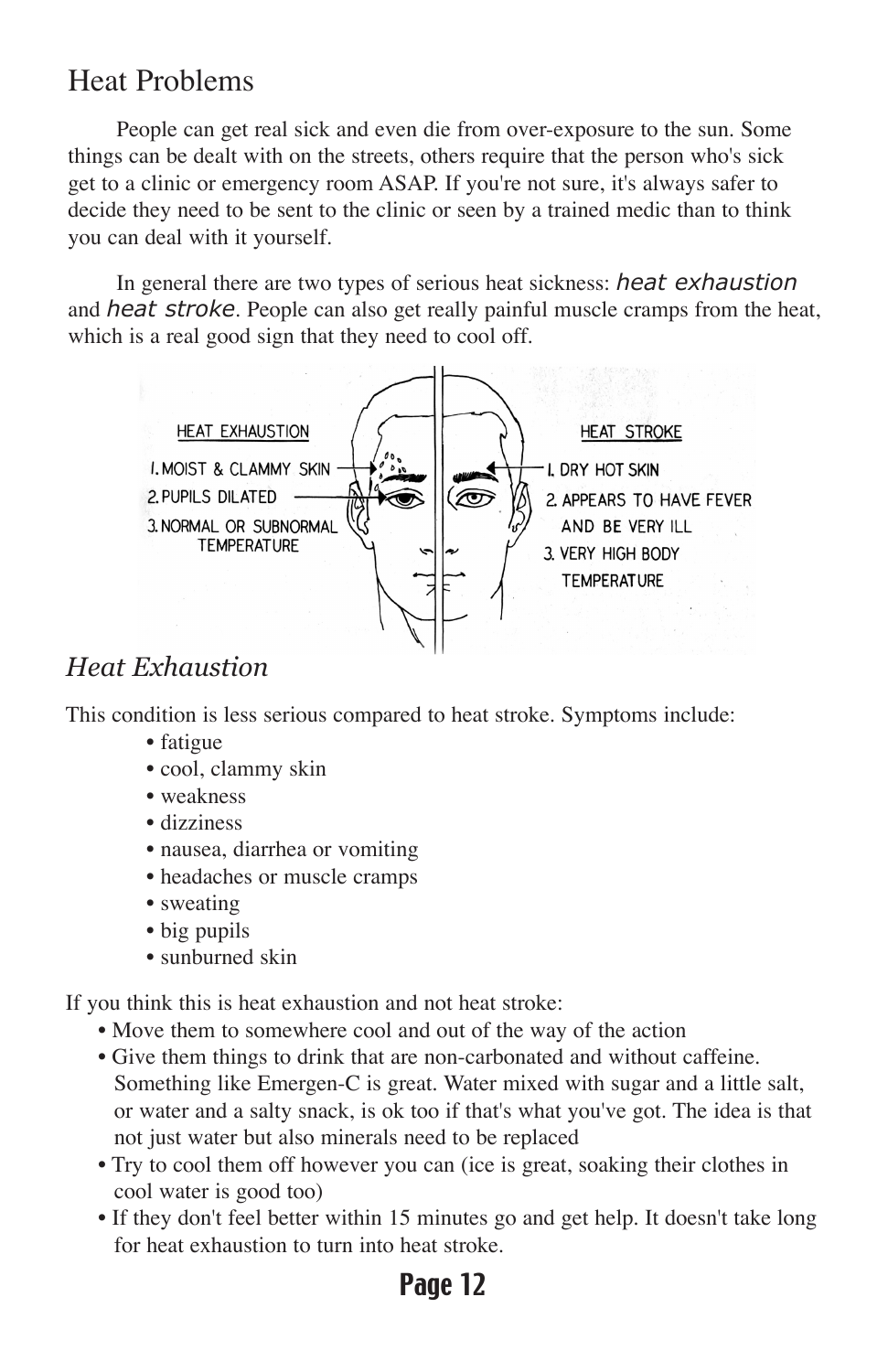#### *Heat Stroke*

This is the big serious thing. If you even guess this is what somebody has you need to get them to a hospital as soon as you can.

They'll be:

- Not sweating (this is the way to tell the two apart)
- Exhausted, as opposed to just tired
- Their skin will be hot, flushed and dry (as opposed to the clammy skin of a heat exhausted person)
- They may be confused or disoriented
- Small pupils

#### What to do:

This is an emergency. People can go into a coma and die from heat stroke. Get help immediately!

### The best medicine is prevention!

- Drink a lot of water
- Don't forget to eat even a snack provides some of the nutrients you need
- Avoid excessive exposure to the sun with water- or alcohol- based sunscreen, clothing that covers your skin, and a wide-brimmed hat.
- Pay special attention to kids, older folks, people who are sick with things like HIV, and also people who have been drinking alcohol. They can more easily be made sick by the heat.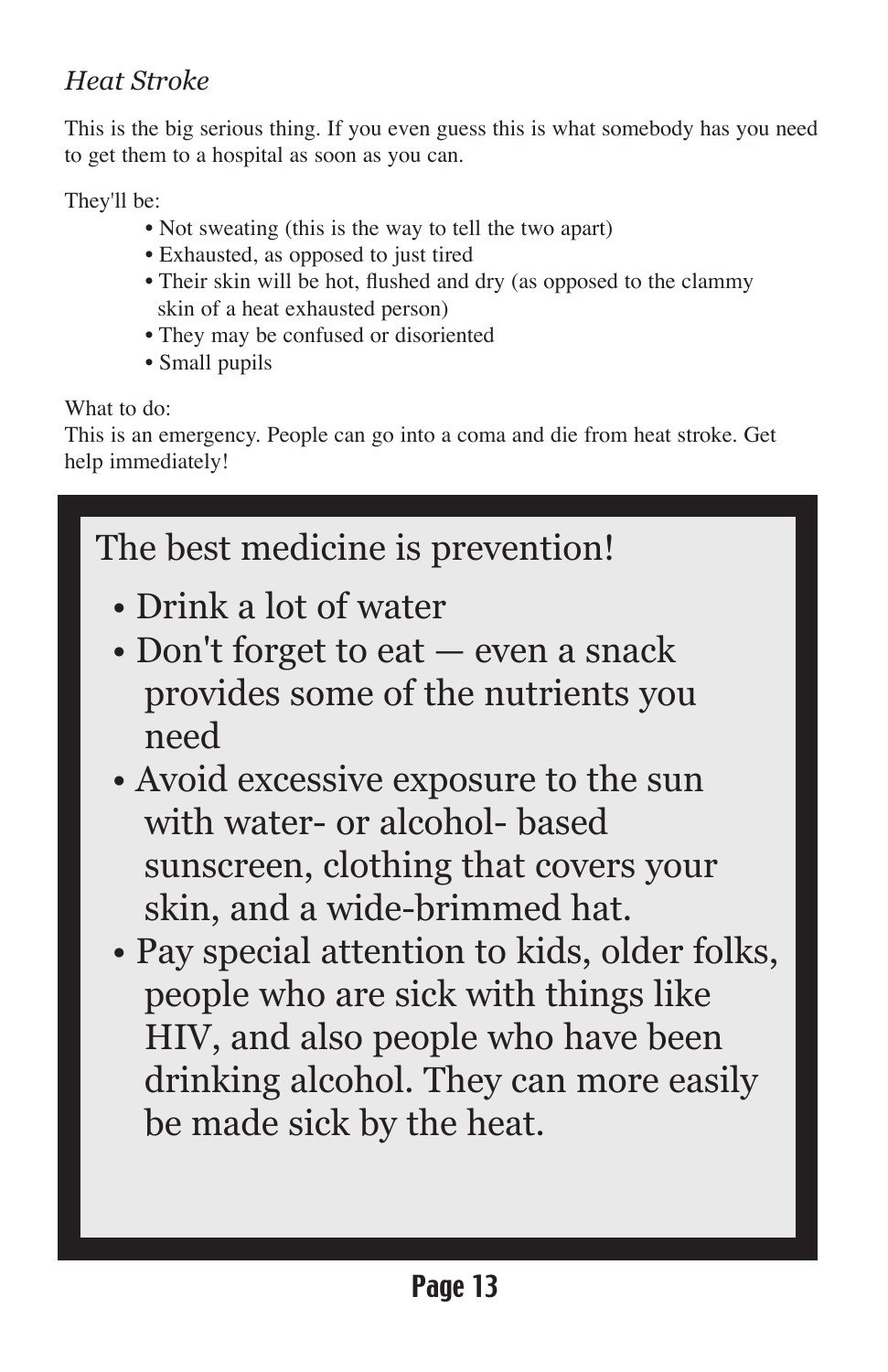### Pepper Spray and Tear Gas

The first thing to remember about exposure to these chemical weapons is that it is not the worst thing that could happen to you. The hype and fear surrounding them is enormous, but in reality, if you are careful and smart, you should survive it with little problem. This information is the result of conversations with experts, pepper spray trials done by the *Black Cross,* and our combined experiences of treating thousands of people in various actions, including the WTO in Seattle, and the IMF/WB in DC.

#### *What They Are:*

Tear gas (also called CS, CN, or CX) and pepper spray (OC) are chemical compounds that are weapons designed to be used by the military and police to disperse crowds and subdue individuals. They are mucous membrane (the inside of your mouth and nose, among other places, are lined with mucus membrane) and skin irritants. They are mixed with solvents, and delivered through the use of propellants. Some people think some of these can cause cancer, birth defects and genetic mutations. In Seattle, one batch of tear gas contained methylene chloride, a highly toxic solvent which can cause mental confusion, headache, tingling of the limbs, rapid heartbeat, visual and auditory hallucinations, menstruation cycle disruption, spontaneous abortion, and varying effects on lungs and the digestive system.

#### *How They Are Deployed:*

Tear gas and pepper spray can be sprayed from small hand-held dispensers or large fire-extinguisher size tanks. Tear gas is most commonly deployed via canisters, which are fired into crowds, sometimes directly at people. Don't pick up the canisters without gloves as they are extremely hot. Be aware that the time it takes you to throw it will allow you to be heavily exposed.

#### *How They Affect You:*

Both tear gas and pepper spray are skin irritants, causing burning pain and excess drainage from eyes, nose, mouth and breathing passages. Pepper spray is more popular with authorities as an agent of control because of its immediate paincausing qualities. It is harder to remove from the skin and has the capacity to cause first degree burns. If you are exposed to either, you may experience:

- stinging, burning in your eyes, nose, mouth and skin
- excessive tearing, causing your vision to blur
- runny nose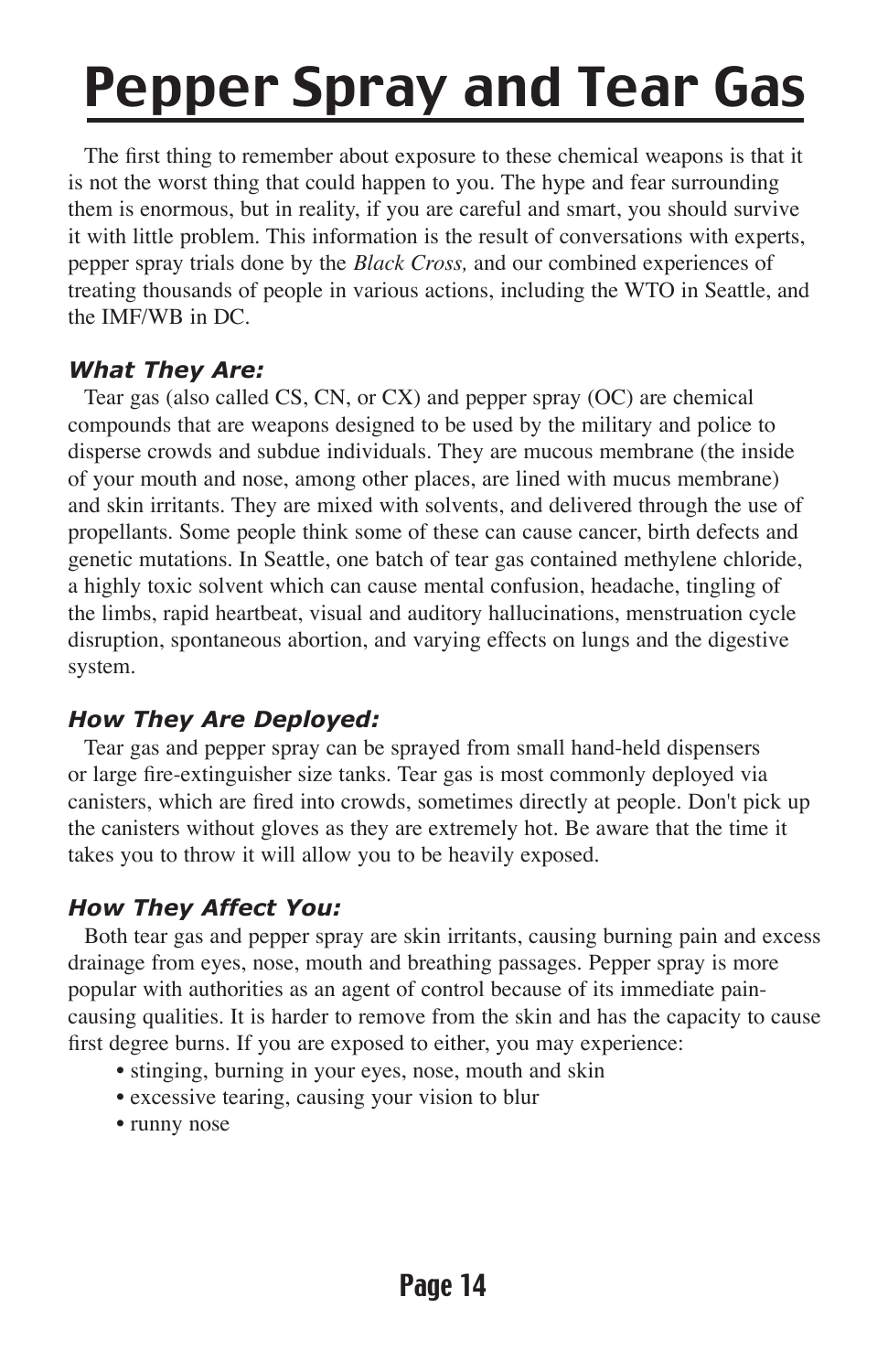- increased salivation
- coughing and difficulty breathing
- disorientation, confusion and sometimes panic
- Some people report feeling intense anger. This can be useful if you are prepared and able to focus it towards recovery and returning to the action.

The good news is that the effects are temporary. Discomfort from tear gas usually disappears after 5-30 minutes, while the worst pepper spray discomfort may take 20 minutes to 2 hours to subside. The effects of both diminish sooner with treatment. Because pepper spray penetrates to the nerve endings, its effects may last for hours after removal from the skin.

**There are many myths about treatment and prevention. Much of this misinformation is potentially dangerous. Some of it, if applied, could greatly increase or prolong a person's reaction to exposure, or at the very least provide a false sense of security.**

#### *Prevention:*

For most healthy people, the effects of tear gas and pepper spray are temporary. However, for some people the effects can be long-lasting and life-threatening. People with the conditions listed below should be aware of these risks and may want to try and avoid exposure. Please be aware that in intense actions, police behavior can be unpredictable, and avoidance is not always possible.

- Folks with respiratory diseases, such as asthma, emphysema, etc. risk exacerbation or permanent damage if exposed.
- Vulnerable people such as infants, the elderly, and the immune compromised, risk intensified and possibly life-threatening responses.
- Anyone with chronic health conditions or those on medications that weaken the immune system, (ie: chemotherapy, Lupus, HIV, radiation, or long-term corticosteroids such as prednisone) risk exacerbation of illness, intensified response and possible delayed recovery.
- Women who are or could be pregnant, or who are trying to get pregnant may be at risk of spontaneous abortion or increased risk of birth defects.
- Nursing mothers risk passing toxins on to their infant.
- Folks with skin (ie: severe acne, psoriasis, or eczema) and eye (ie: conjunctivitis or uveitis) conditions risk an intensified response.
- People wearing contact lenses may experience increased eye irritation and damage due to chemicals being trapped under the lenses.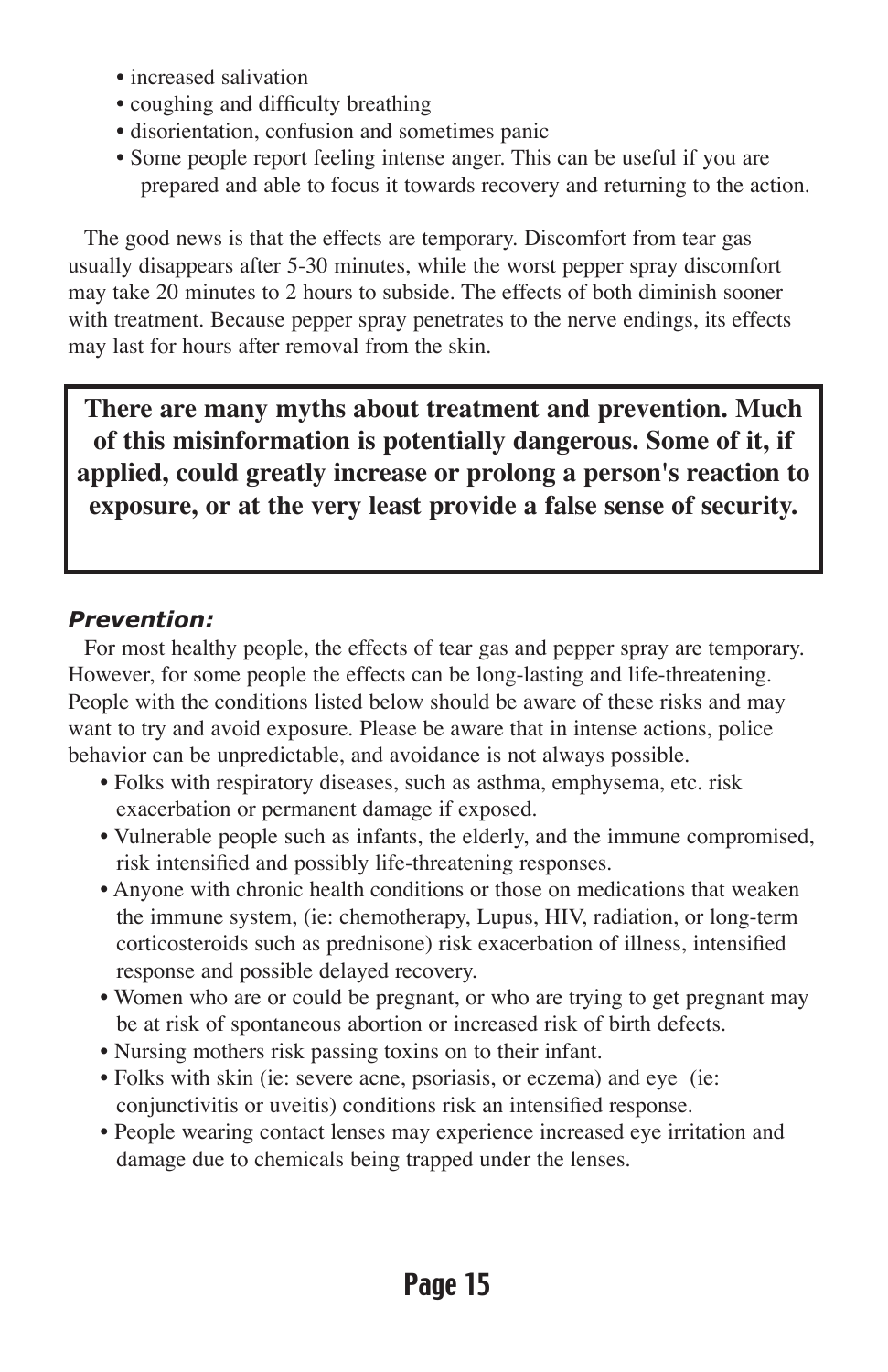#### *Protection:*

- Avoid the use of oils and lotions because they seem to "trap" the chemicals and thereby prolong exposure.
- We recommend using a water or alcohol-based sunscreen (rather than oilbased). If your choice is between oil-based or nothing, we advocate using the sunscreen. Pepper spray on top of sunburn is not good.
- We also recommend minimizing skin exposure by covering up as much as possible. This can also protect you from the sun, as can a hat.
- Gas masks provide the best facial protection, if properly fitted and sealed. Alternatively, goggles (with shatter-proof lenses), respirators, even a wet bandana over the nose and mouth will help.

#### *How to deal:*

- STAY CALM. Panicking increases the irritation. Breathe slowly and remember it is only temporary.
- If you see it coming or get a warning, put on protective gear, if able, try to move away or get upwind.
- Blow your nose, rinse your mouth, cough and spit. Try not to swallow.
- If you wear contacts, try to remove the lenses or get someone to remove them for you, with CLEAN, uncontaminated fingers.
- DO NOT RUB IT IN.

#### *Remedies:*

We have been doing trials with pepper spray to find good remedies. There are some things that you can do after being sprayed to help minimize the discomfort. None of these are miracle cures: using these remedies will help people to feel better faster, but it will still take time.

• For the eyes and mouth:

We recommend an eye flush using a solution of half liquid antacid (Maalox) and half water.

A bottle with a squirt cap is ideal for the eye flush. Always irrigate from the inside corner of the eye towards the outside, with head tilted back and slightly towards the side being rinsed. It needs to get into the eye to help. You may need to help open the victims' eye for them - they most likely won't be able/ willing to open it themselves, and opening will cause a temporary increase in pain, but it does help.

This works great as a mouth rinse too, as long as the victim is alert and breathing normally. Spit it out after rinsing.

• For the skin:

We recommend treating small areas at a time with MOFIBA (mineral oil followed immediately by alcohol)

**Caution: in order to perform this procedure correctly, you need to be trained. If done improperly, harm can be done. Carefully avoid the eyes at all times.**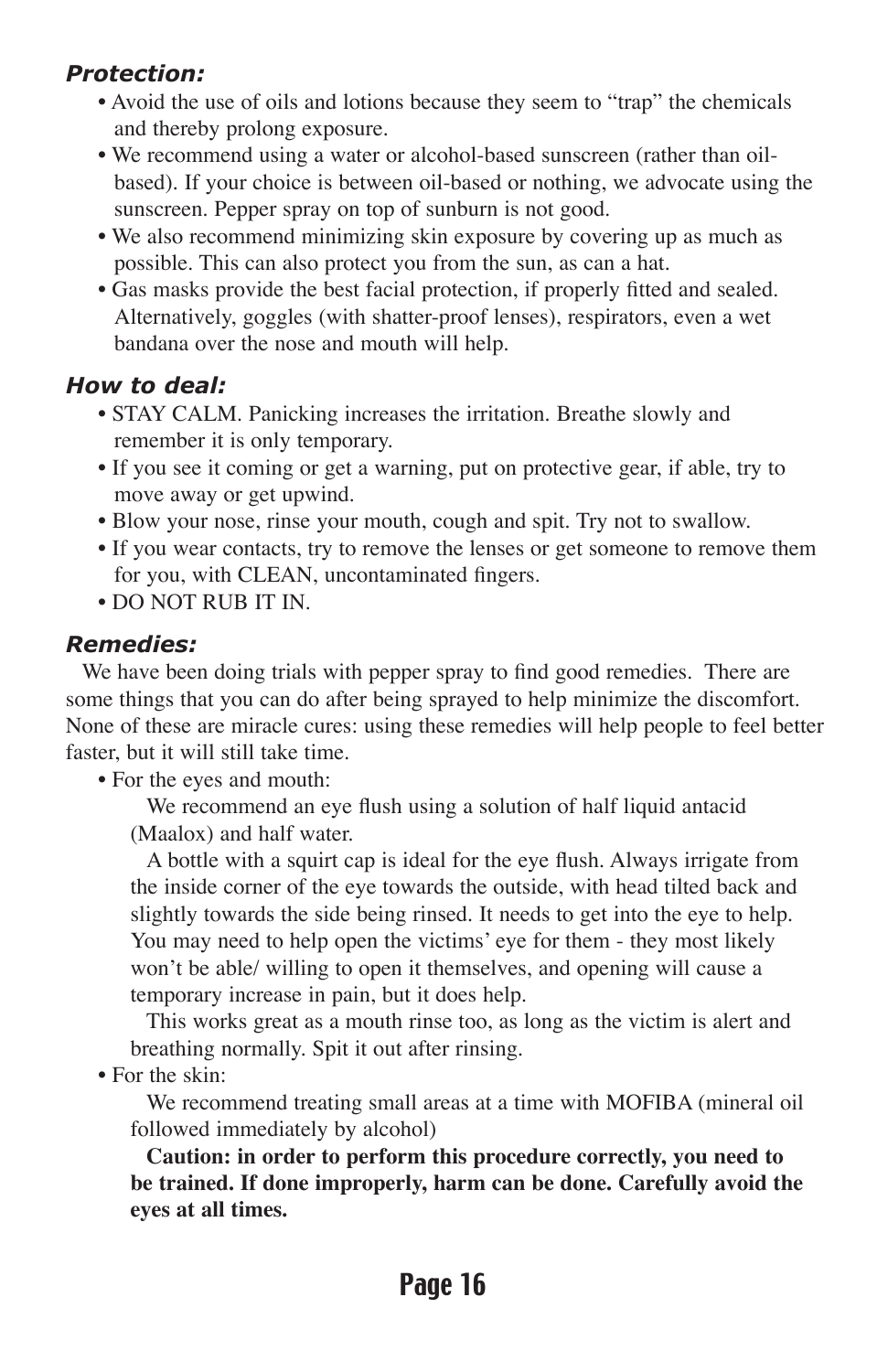Afterward, remove contaminated clothing and take a shower in the coldest water you can stand. Wash your clothes with strong detergents as soon as you are able. This shit is toxic, and will continually contaminate you and everyone around you until you get rid of it. Until then, try not to touch your eyes or your face, or other people, furniture, carpets etc. to avoid further contamination.

### **Remember, it is only temporary, and we are extremely strong.**

#### **Gas Masks**

The best protection against chemical weapons is a gas mask. There are several important factors to consider when looking for a gas mask. Shatter-proof lenses are important. For convenience, look for a mask that uses standard NATO filters. Try it on to check for limited visibility, comfort, ease of use, etc. and be sure to practice with it before you're in the streets fumbling with unfamiliar straps.

When paired with goggles, respirators make an excellent alternative to gas masks. It is necessary to do some homework beforehand and find goggles that don't fog up and that fit tightly on your face with the respirator. Respirators can be purchased at safety supply stores. Ask for filters for organic chemicals, and tell the clerk what you're filtering to doublecheck. Costs between \$18-24.

A bandana soaked in apple cider vinegar (water if nothing else) and tied tightly around the nose and mouth is a last resort. It is far better than nothing, but is not going to do much for long-term protection, and multiple uses will render it as gassy as the air around you.

Shatterproof swim goggles work reasonably well to protect against pepper spray exposure. Most goggles have air holes to prevent fogging - fill these with epoxy. Covering the holes with duct tape can work against an initial attack, though not for long term protection. Try them on with your respirator or bandana to ensure that they are compatible. Note that swim goggles generally do not provide an adequate seal against tear gas.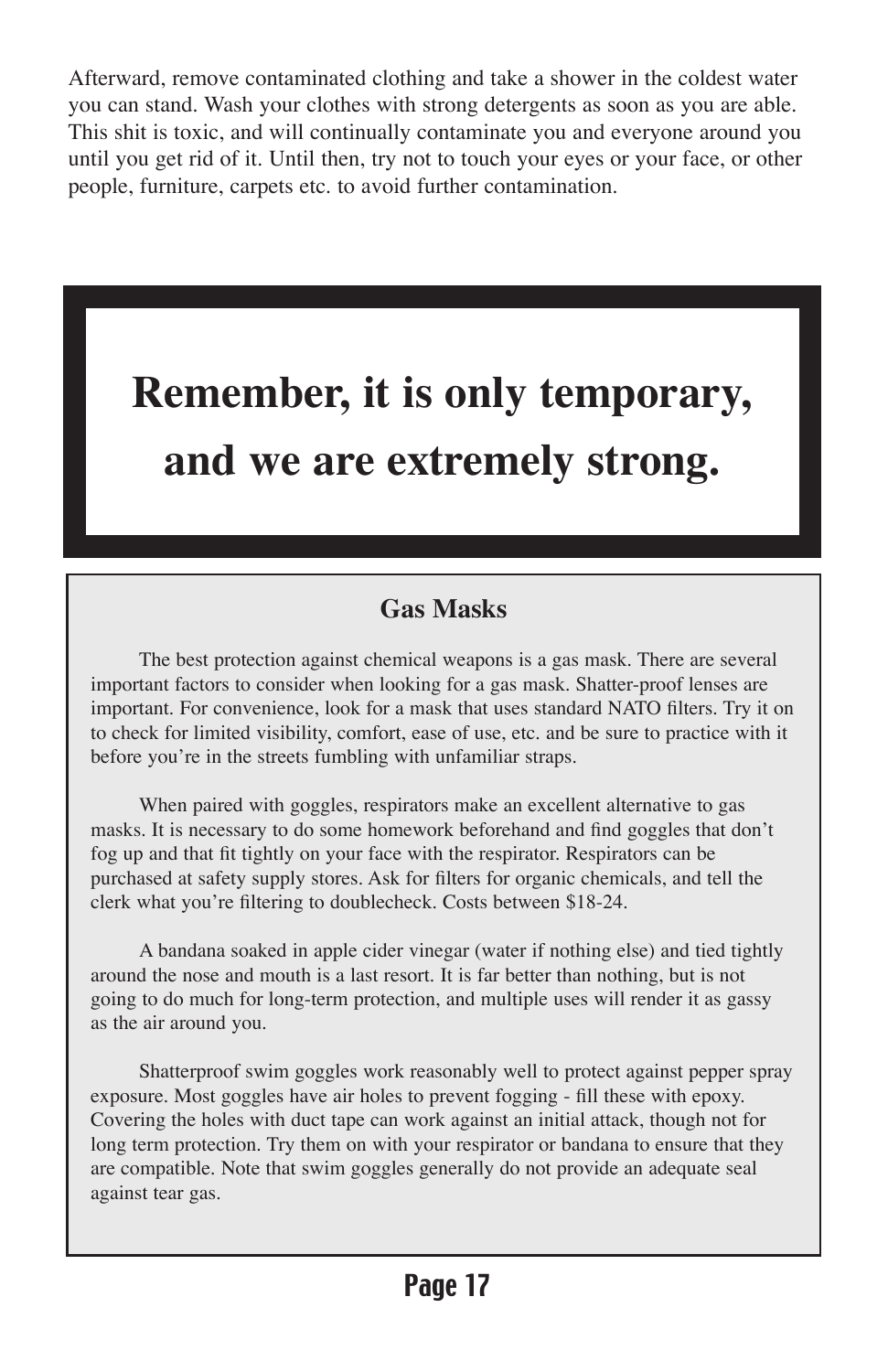### Aftercare

The physical and emotional effects of the demo may stick around in our bodies after the actual demo has ended. In the hours, days and weeks following the protest, it is important to remember that longer lasting effects can exist. These effects may be physical, related to pepper spray, tear gas or injury, and they may be emotional, related to the really intense environment surrounding us.

First, a note about using herbs: generally the following herbal suggestions are safe. However consult an experienced herbalist if you are pregnant, have a serious medical condition, or are on medications. Discontinue if you have any negative or allergic reaction, symptoms get worse or the condition does not improve. These suggestions are for education and empowerment. They are not meant to overide common sense or to replace a practitioners care if needed. The herbal and homeopathic remedies mentioned in this 'zine should be easily attainable from a local health food store as singles, however you may have to combine them into the formula yourself.

#### *Chemical Weapons Aftercare:*

Over-exposure to "incapacitating agents" such as tear gas and/or pepper spray may potentially lead to lingering health problems. These agents may be able to damage the protective lining of the lungs, which can make us more susceptible to lung infections and diseases. Additionally, the toxins from the chemical weapons can stick around in our bodies, taxing our liver and our general immune system. There are many steps you can take to help decrease your risks from exposure to these toxins. Some of these steps need to be taken as soon as possible following exposure. Others should be done regularly over the weeks after exposure.

Try not to bring contaminated clothing indoors unless it is wrapped up in a plastic bag. As soon as you can, wash your hair and all contaminated clothing in a strong detergent.

It is important to help your body to eliminate the toxins as quickly and effectively as possible, in order to minimize long term effects. The following is a list of things you can do to help detoxify and support your immune system following chemical weapons exposure:

• Water:

Try to drink at least 2 liters a day. Squeeze some lemon in the water for added benefit.

• Liver support:

Use bitter, liver tonic herbs such as Milk Thistle seeds (*Silybum mariannum*), Burdock root (*Arctium lappa*), and Dandelion root (*Taraxacum officinale*) for about two weeks following exposure. They can be used as tea, 1- 4 cups a day, or as a tincture 2-4 dropperfuls 2-3 times a day, or powder the herbs in a coffee grinder, place them in capsules and use 4 capsules 1-3 times a day. Milk Thistle can often be purchased pre-encapsulated.

Your liver must work overtime to filter out the toxins. Avoiding alcohol, cigarettes, caffeine, fried or high fat foods will make its job easier. Getting regular sleep is also important— your liver continues to work while you sleep.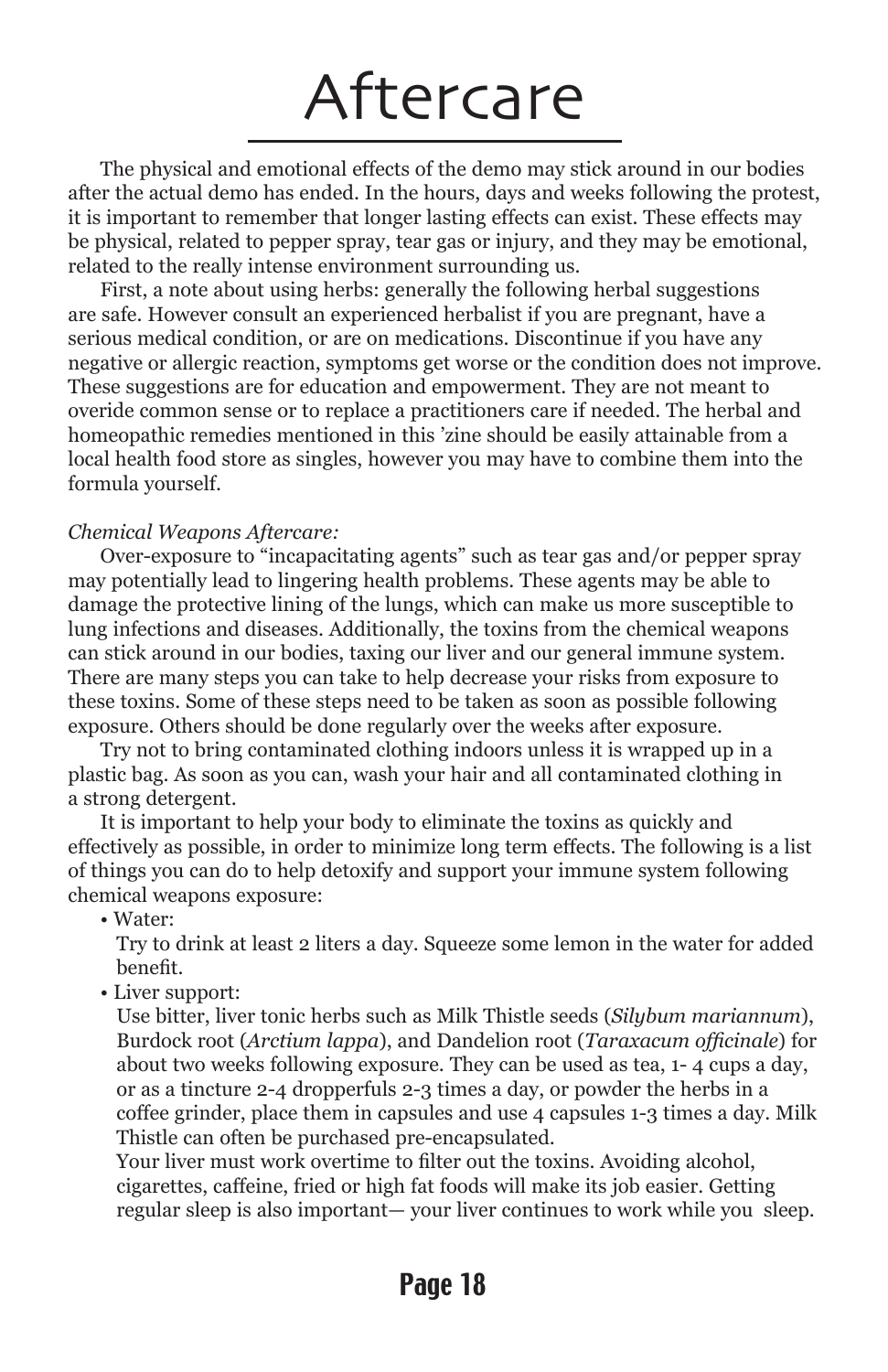• Lung support:

A tincture of Mullein leaf (*Verbascum thapsus*) is excellent lung support. This should especially be used if you are asthmatic or have a cough. You can take two to four dropperfuls, every four hours or so, immediately following exposure. After a day, decrease this to two dropperfuls four times a day. Chewing on the root of a licorice plant (*Glycyrrhiza glabra*) is also very helpful for your lungs, as are Slippery Elm tablets or capsules of Marshmallow root powder (*Althea officinalis*). These mucilaginous herbs all soothe and coat mucous membranes. These are especially important if you have a dry cough.

• High fiber diet:

Whole grains or psyllium husk can help clean you out your colon . Always take psyllium with at least two cups of water. Discontinue if irritation or gas occurs.

• Epsom salt rub:

A hot shower, followed by a thorough scrubbing with epsom salts which are then left on the skin for 10-15 minutes before a thorough follow-up wash can help draw toxins from the body. Be sure to accompany this with much water consumption.

• Nettle tea:

Nettles are the perfect all around support plants. Their high mineral content and mild cleansing action supports many body functions. Drinking lots of nettle tea will boost your immune system, calm you down and support your body in returning to its regular, strong self.

#### *Emotional Aftercare:*

Some people hold stress in their bodies following demos. This can show up as disturbed sleep, nightmares, anxiety, fear or depression. It can also trigger underlying stress from past events.

A good formula for supporting the nerves and relieving stress is equal parts:

- Skullcap (*Scutellaria lateriora*)
- Lavender (*Lavandula spp.*)
- Oatstraw (*Avena sativa*)

Dosage during times of acute stress attacks is 4 dropperfuls of tincture (an alcohol extraction) taken with a small amount of water. You can wait 15 minutes - 1/2 hour and take half the original dose again if needed. As a tonic during times of stress to help keep you calm you can take 1-2 droppers 1-2 times a day, or drink 1-2 cups of the tea (about  $1 - 2$  Tablespoons per cup).

It is common to experience nightmares and/or disturbed sleep after a demo. If this is the case for you the above tonic blend may be helpful, or try tincture of Hops (*Humulus lupulis*) to help ensure a deeper sleep and to help stave off nightmares. Dosage is 1-3 dropperfuls at bedtime. The tea works but drinking a cup of tea before you go to bed is a good way to ensure a full bladder at some point in the night.

Other things you may want to try for stress, grief, anxiety or frayed nerves following a demo include: Rescue Remedy (a flower essence), yoga, meditation, and talking to friends about your experiences/thoughts at the demo. The flowers of Borage (*Borago ofcinalis*) can be taken as a tincture (one dropperful as needed) or tea to help get your emotional strength back. Lavender essential oil is especially helpful for panic attacks or grief. Keep a bottle handy to smell throughout the day.